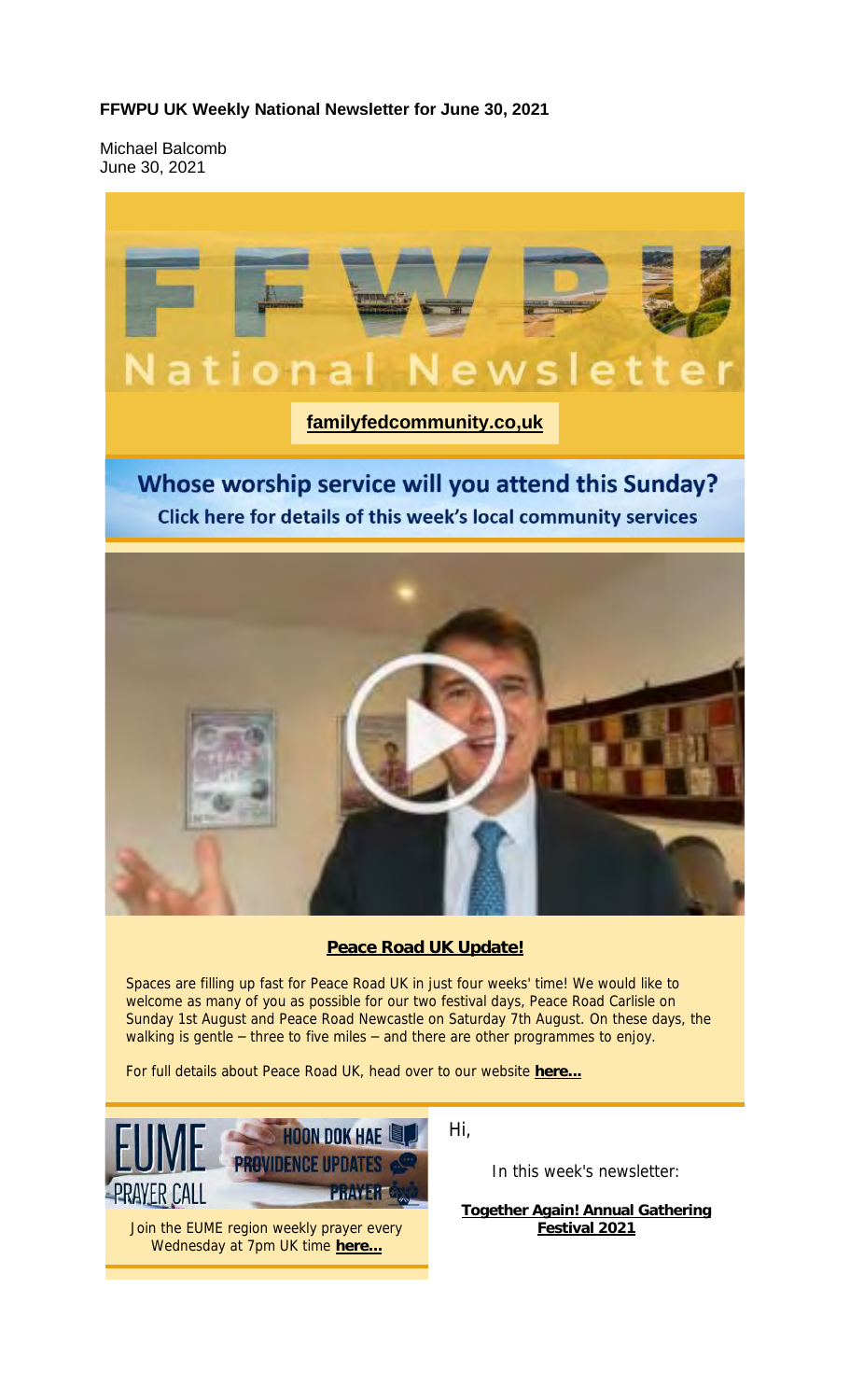

Find out what's been happening across our EUME region **here...**

**iPeaceTV News** Catch up on the international news from iPeaceTV in Korea **here...**



The Marriage Course **Make the Most of Marriage** Interact: Webinar Series **Reminder: 14-Day Online Divine Principle Workshop** Catch Up on North Europe Joint Worship **How Can I Contact My Community Leaders?** Featured Book: 'As A Peace-Loving Global Citizen'

# **Together Again! Annual Gathering Festival 2021**

It's time to do what we do best  $-$  unify!

#### **View More**



Do you want to improve your marriage?

Starting this Friday 2nd July, the Blessed Family Department in Germany is hosting The Marriage Course across seven online sessions taking place every other Friday evening until 24th September.

**View More**



# **MAKE THE MOST OF MARRIAGE**

#### **Make the Most of Marriage**

**View More**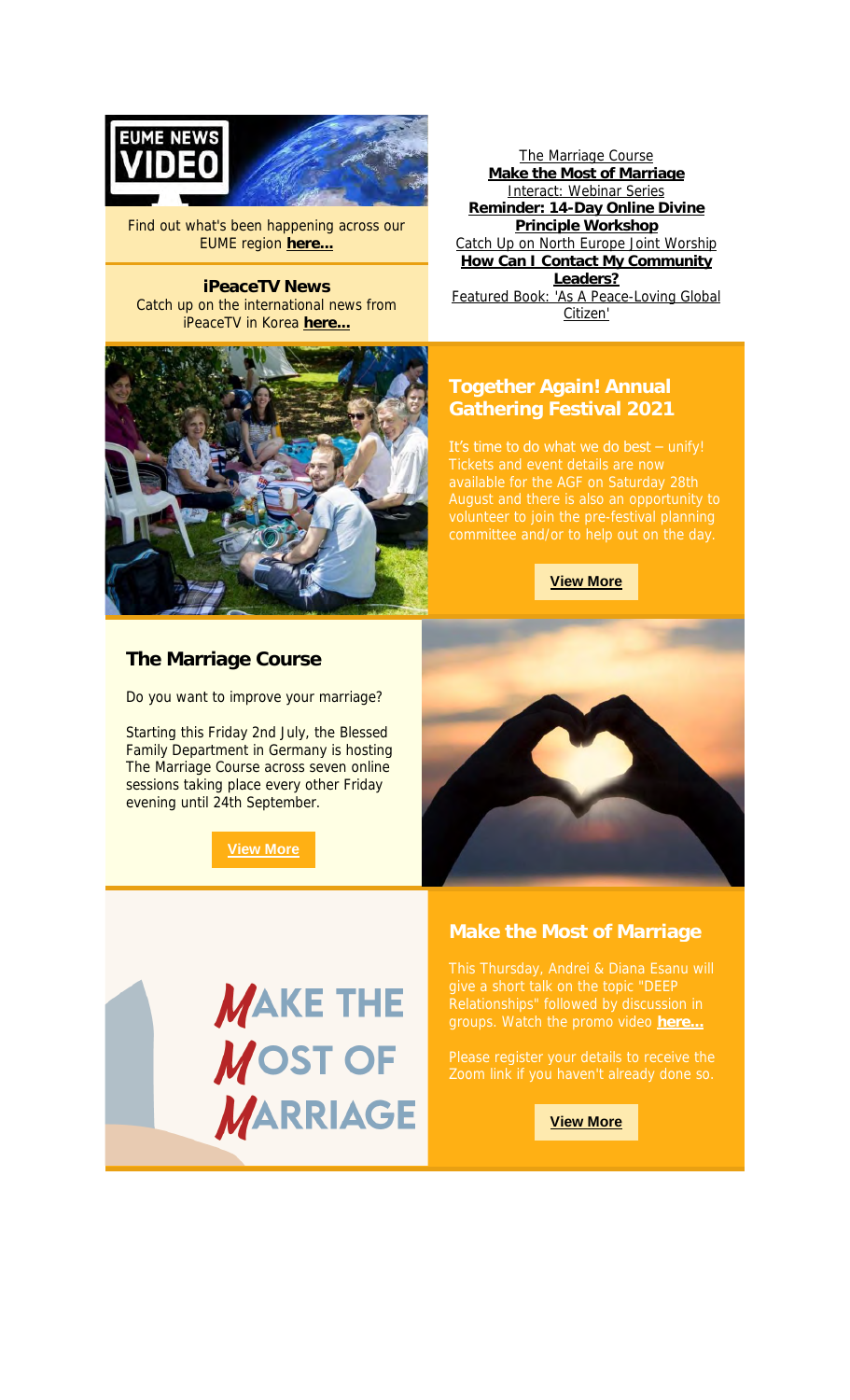### **Interact: Webinar Series**

BFD-EUME has announced the launch of a new webinar series for single blessed children aged 24+.

The first session will feature a presentation by Daria Kral on the topic "Self Care" followed by break-out discussion groups.







Watch the promo video **here...**

**View More**

# **Catch Up on North Europe Joint Worship**

**Divine Principle** 

**Online Workshop** 

14 Day

Last Sunday, the North Europe sub-region came together for joint online worship. The message was given by Rev Dr David Hanna, with the theme: Sincerity: The Spontaneous Flow of the Mind

# **Watch Here**





own official FFWPU email address. We

**View More**

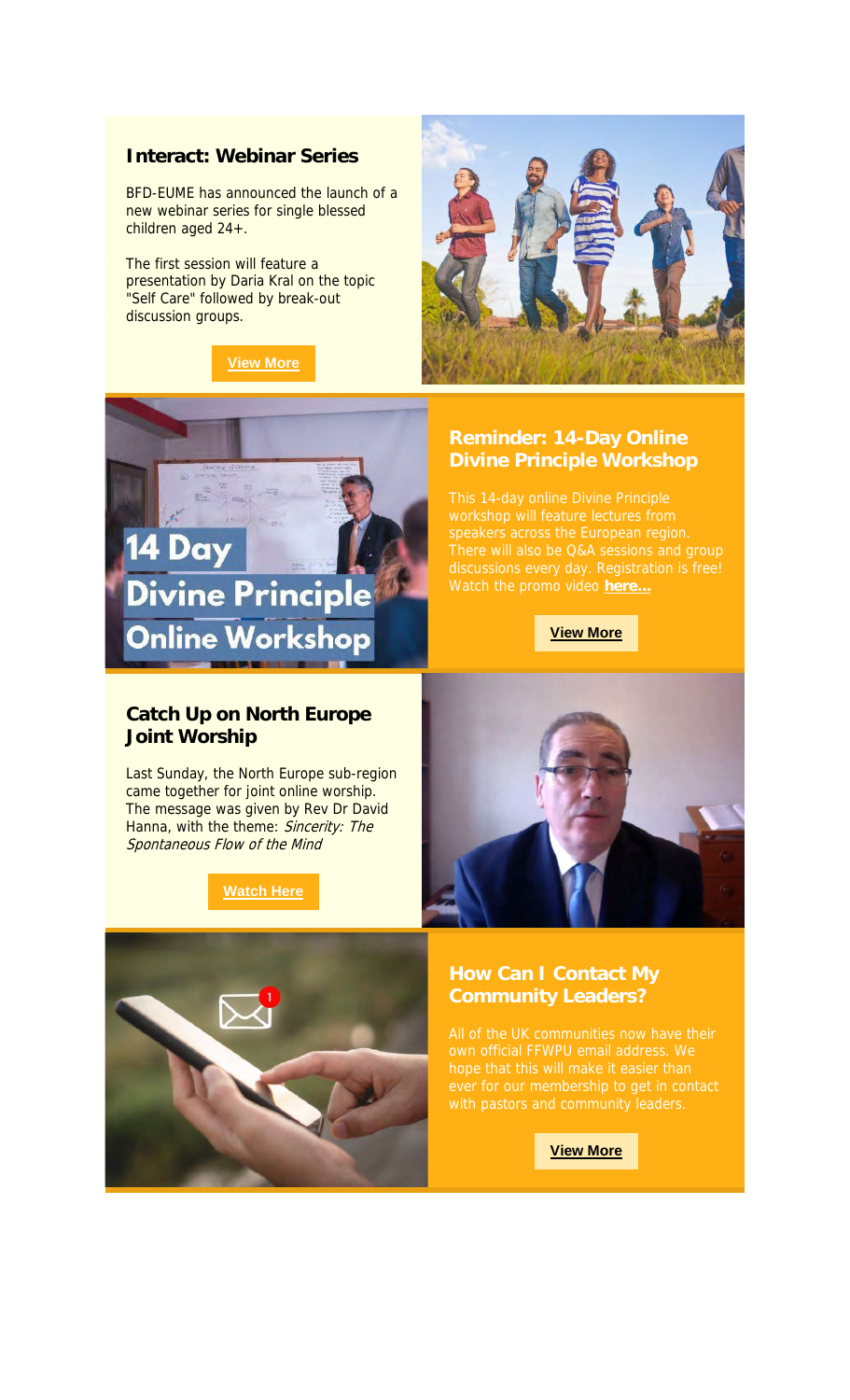# **FEATURED BOOK: 'As A Peace-Loving Global Citizen'**

Part 7 Chapter 6 - read by Henry Masters:

**"Great Opportunities in the Oceanic Era"**

The audiobook is now available for streaming through Spotify, Apple Podcasts and Google Podcasts, as read by the late Henry Masters.

#### **Listen Now**



**Blessed Family Department Publication: Loving, Living Words by Susan Crosthwaite** 

# **| Upcoming Events |**

Please click on the title of the event(s) that you are interested in for further details:

**Community Worship Services** Sunday 4th July

# **WEEKLY**

**Monday Morning Prayer** Every Monday at 10am

**Early Morning Devotion via Zoom** Every Saturday from 5am–6.30am

# **JULY**

**Make the Most of Marriage - Monthly Online Meeting for Couples** Thursday 1st July

**The Marriage Course** Friday 2nd July to Friday 24th September (every other Friday evening)

**Creating Bridges Through the Blessing** Saturday 10th July

**14-Day Online Divine Principle Workshop** Monday 12th to Sunday 25th July

**Interact: Webinar Series** Saturday 17th July

**UK HARP Online Service** Saturday 31st July

**Peace Road UK** Saturday 31st July to Saturday 7th August

# **AUGUST**

**UK HARP Summer Workshop** Saturday 21st to Saturday 28th August **Annual Gathering Festival** Saturday 28th August